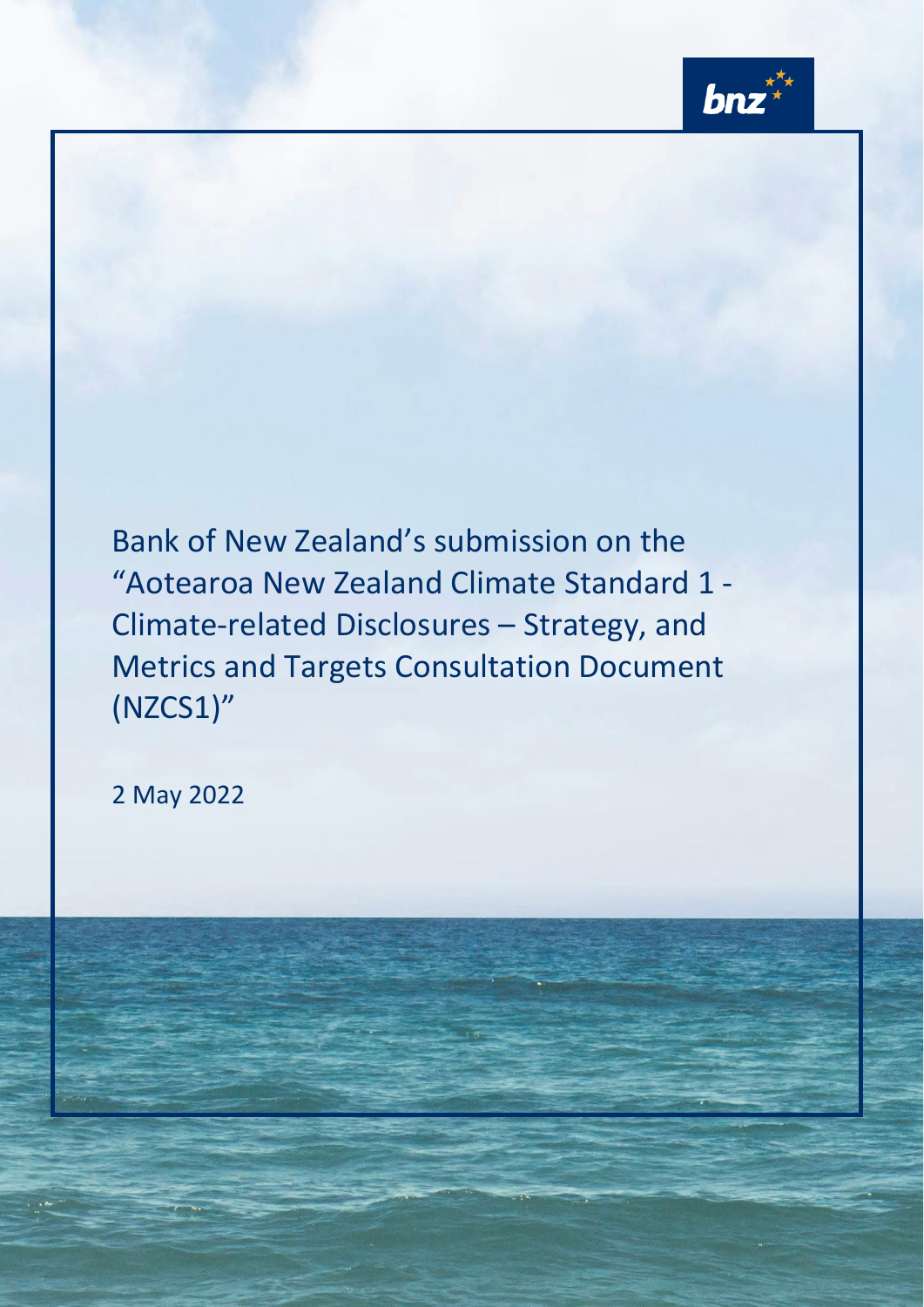# **1 Introduction**

- 1.1 Bank of New Zealand ('BNZ') has prepared this submission in response to "Aotearoa New Zealand Climate Standard 1 - Climate-related Disclosures – Strategy, and Metrics and Targets Consultation Document (NZCS1)" ('Consultation Document').
- 1.2 BNZ fully supports the climate-related disclosure framework and the introduction of the standard to enable existing and potential investors, lenders, and other creditors to understand the potential impacts of climate change on reporting entities. BNZ is committed to transparently disclosing how it is managing exposure to climate change and issued its voluntary reporting in the form of a Climate Risk Disclosure Statement for the year ended 30 September 2021 - see [Climate-Risk-Disclosure-Statement-2021.pdf](https://www.bnz.co.nz/assets/bnz/about-us/PDFs/Climate-Risk-Disclosure-Statement-2021.pdf?b6223ce24b51cb22f05769a8ffcefe450ac1ab8f)  [\(bnz.co.nz\).](https://www.bnz.co.nz/assets/bnz/about-us/PDFs/Climate-Risk-Disclosure-Statement-2021.pdf?b6223ce24b51cb22f05769a8ffcefe450ac1ab8f) BNZ's commitment to the role it has to play in addressing climate change is reflected in its membership of the Net Zero Banking Alliance, we are the first New Zealand based bank to have joined.
- 1.3 The focus of this submission is to call out factors that we believe will assist in developing a robust climate standard that will be comparable for existing and potential investors, lenders, and other creditors. One of our key themes is the need for effective climate disclosure to be much more than a compliance exercise. It must enable reporting entities and users to gain insights on opportunities as well as risks. BNZ considers that for the disclosure regime to be effective, users should be able to make comparisons between different reporting entities. In order to do so, BNZ's view is that the latest climate projections data should be made available on an open-source basis, and free of charge, to avoid inequities and to enable all New Zealand reporting entities (and the wider business and community sectors) to access it. In BNZ's view, this data set should be provided by the Government to ensure that reporting is comparable and not restricted by the inability of an entity to pay for the data. We are aware that the Government's draft national adaptation plan proposes to make national climate projection datasets available from June 2024. However, these datasets will be provided too late for some reporting entities required to report earlier. In addition, BNZ considers that the Government could support this disclosure regime by mandating the public release of emissions data held by government agencies, regulated sectors and other public sector entities. This is of particular relevance to the banking sector to enable the effective reporting of financed emissions in the early stages of this disclosure regime.
- 1.4 Given the current data challenges associated with financed emissions, BNZ's preferred approach is for an adoption provision to be added so that disclosure of financed emissions is not required until sufficient data is available to ensure that the disclosure is accurate and useful. If XRB does not proceed with an adoption provision on this basis, BNZ's next preferred option is an adoption provision that stages disclosure of financed emissions with the most GHG intensive/emitting sectors to be disclosed in Year 1 with others to follow in Year 2 and Year 3 based on intensity of emissions in specified sectors (e.g., oil and gas, agriculture, commercial real estate). If XRB does not proceed with any adoption provisions in relation to financed emissions, BNZ submits that reporting entities should only be required to provide financed emissions on a "reasonable endeavours" or "best endeavours" basis given data limitations apply.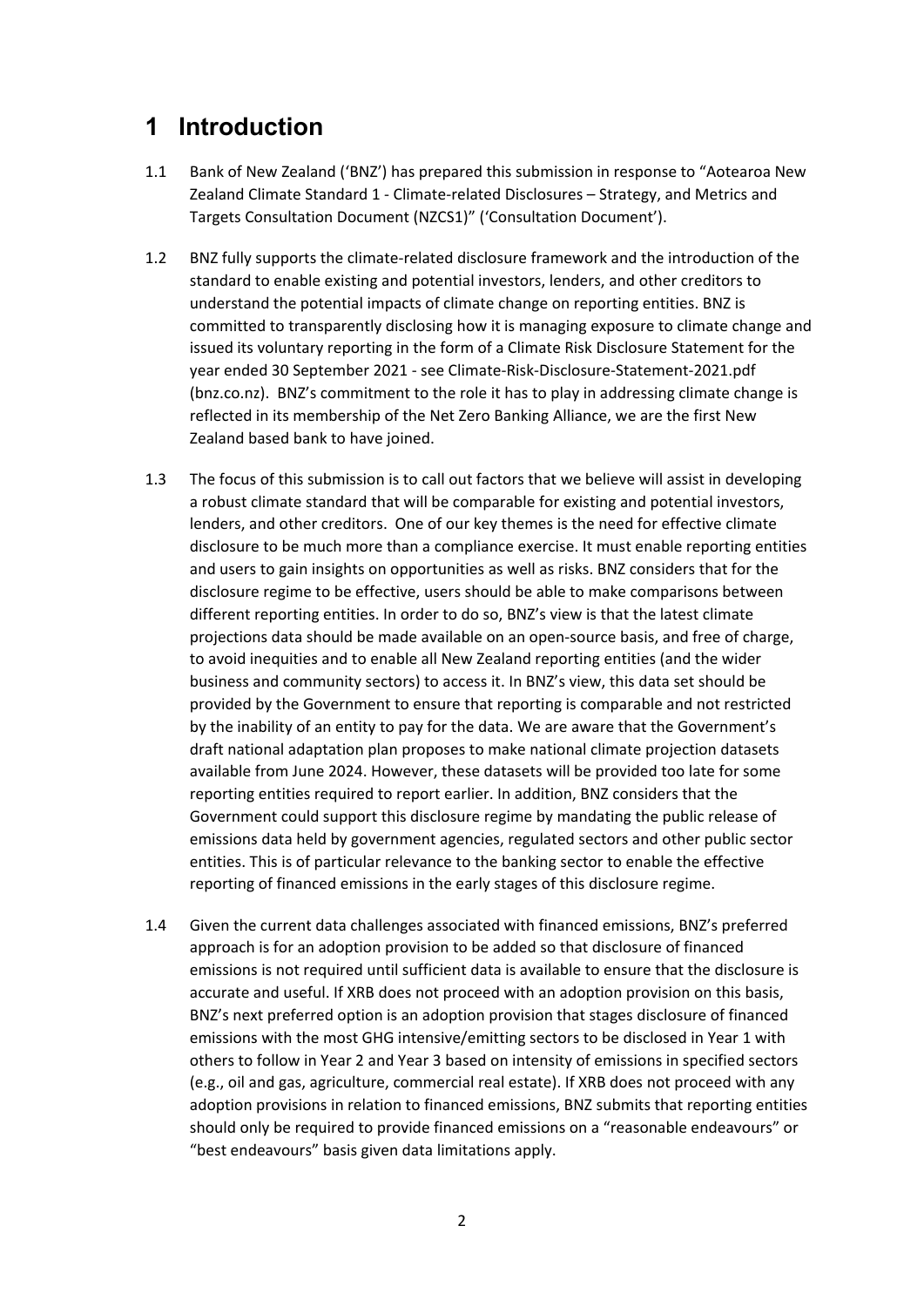- 1.5 One of the other issues BNZ submits XRB should carefully consider is the timing of disclosures of GHG emissions. BNZ is part of an Australian corporate group that is required (under the Australian National Greenhouse and Energy Reporting Act 2007) to report scope 1 and 2 emissions on a 1 July-30 June year but has a 1 Oct-30 September financial year. If required to report to its financial year under the standard, BNZ will have to reproduce scope 1 and 2 emissions on a different year to group reporting. This will likely be an issue for all NZ companies that are part of an Australian or other international group.
- 1.6 BNZ supports the New Zealand Bankers' Association's detailed submission on this consultation. BNZ has provided further high-level submissions below on specific key issues in the consultation.

# **2 Responses to Consultation Document questions**

- **Q1: Do you think the proposed Strategy section of NZ CS 1 meets primary user needs?**
- **Q1(a): Do you think that the information in this section of the standard will provide information that is useful to primary users for decision making? If not, please explain why not and identify any alternative proposals.**
- **Q1(b): Do you consider that this section of the standard is clear and unambiguous in terms of the information to be disclosed? If not, how could clarity be improved?**
- **Q1(c): Do you consider that this section of the standard is adequately comprehensive and achieves the right balance between prescriptiveness and principles-based disclosures? If not, what should be removed or added to achieve better balance?**
- 2.1 BNZ submits that actual financial impacts of climate-related risks and opportunities on its financial position, financial performance and cashflows will be hard to quantify initially and agrees with the XRB's proposal to permit reporting entities to provide qualitative information only in their Strategy disclosures in the first year of reporting. BNZ also notes that, at this stage, climate-related methodologies focus on a subset of asset classes only. Any other income streams (e.g., foreign exchange trading) are unlikely to be able to be analysed until suitable methodologies become available.

# **Q2: Do you agree that a standalone disclosure describing the entity's business model and strategy is necessary? Why or why not?**

2.2 BNZ's view is that it would be preferable if the standard required entities to signpost opportunities rather than disclose them at a detailed financial level, recognising that forward-looking financial data is based on a set of assumptions that are particularly difficult to forecast in relation to climate change, and also the commercial sensitivity of providing detailed financial forecasts. BNZ considers that this could be simply achieved by mirroring the approach to existing annual reports where entities signal, at a high level, the priority parts of the economy they are looking to support by putting capital into those areas.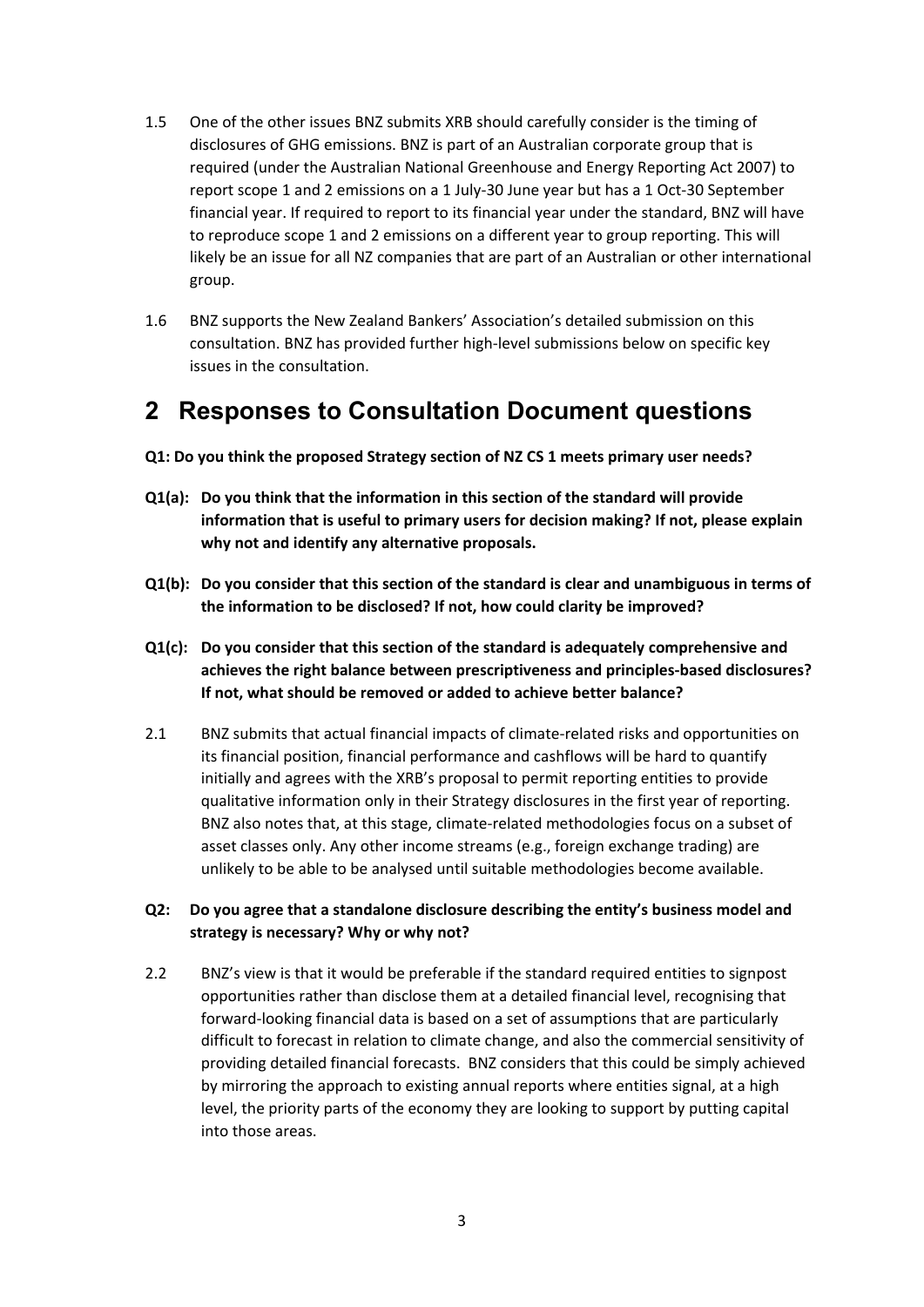- **Q3: Do you agree that we should not prescribe which global mean temperature increase scenario(s) should be used to explore higher physical risk scenarios (such as 2.7°C and or 3.3°C or by using Representative Concentration Pathways (RCP) such as RCP4.5 or 6), but rather leave this more open by requiring a 'greater than 2°C scenario'? Why or why not?**
- 2.3 BNZ considers that, at a minimum, RCPs should be used as the basis so that there is a common methodology which will assist in comparability. As noted by the XRB and TCFD, climate scenarios are designed to be challenging but plausible. The latest IPCC report states that without deep emissions cuts a plausible future includes temperature increases well above 2°C. XRB could amend the wording to require "a scenario well above 2°C" and use the corresponding RCP to define "well above".

# **Q4: We do not require transition plans to be tied to any particular target such as net zero and/or 1.5°C, but that entities will be free to disclose this if they have done so. Do you agree? Why or why not?**

- 2.4 BNZ considers, given the underlying ethos of transition plans, it is prudent that any target relevant to a transition plan is disclosed with that plan. This will aid primary users to assess the ambition of such plans and enable comparability across entities.
- 2.5 Further, New Zealand's target is to reduce net emissions of all greenhouse gases (except methane) to zero by 2050. BNZ's view is that it would be prudent to disclose how the transition plans align with that target to assist with an overall New Zealand climate view for Government and officials.

#### **Q5: Do you have any views on the defined terms as they are currently proposed?**

- 2.6 BNZ notes that neither the definition of transition plan nor adaptation plan explicitly incorporates a requirement to disclose how the reporting entity is planning to mitigate identified transition risk. We believe that this is a gap that should be filled through the extension of the transition plan definition to cover identified transition risks and how these will be mitigated (for example, see page 48 of the TCFD's (2021) Proposed Metrics Targets Transition Plans Guidance).
- 2.7 BNZ also submits that "vulnerability" should be defined separately in plain language as opposed to within other technical terminology (see paragraph 2.26 below). BNZ proposes that the XRB clarify whether vulnerability is intended to cover solely exposure (e.g., a residential property exposed to flood risk) or also the customer's adaptive capacity and sensitivity to respond (e.g., their ability to move house or the relevant characteristics of the house (such as being elevated from the ground in a flood zone)). BNZ notes that the TCFD examples are predominately exposure examples.

#### **Q6: The XRB has identified adoption provisions for some of the specific disclosures in NZ CS 1:**

#### **Q6(a): Do you agree with the proposed first-time adoption provisions? Why or why not?**

**Q6(b): In your view, is first-time adoption relief needed for any of the other disclosure requirements? Please specify the disclosure and provide a reason.**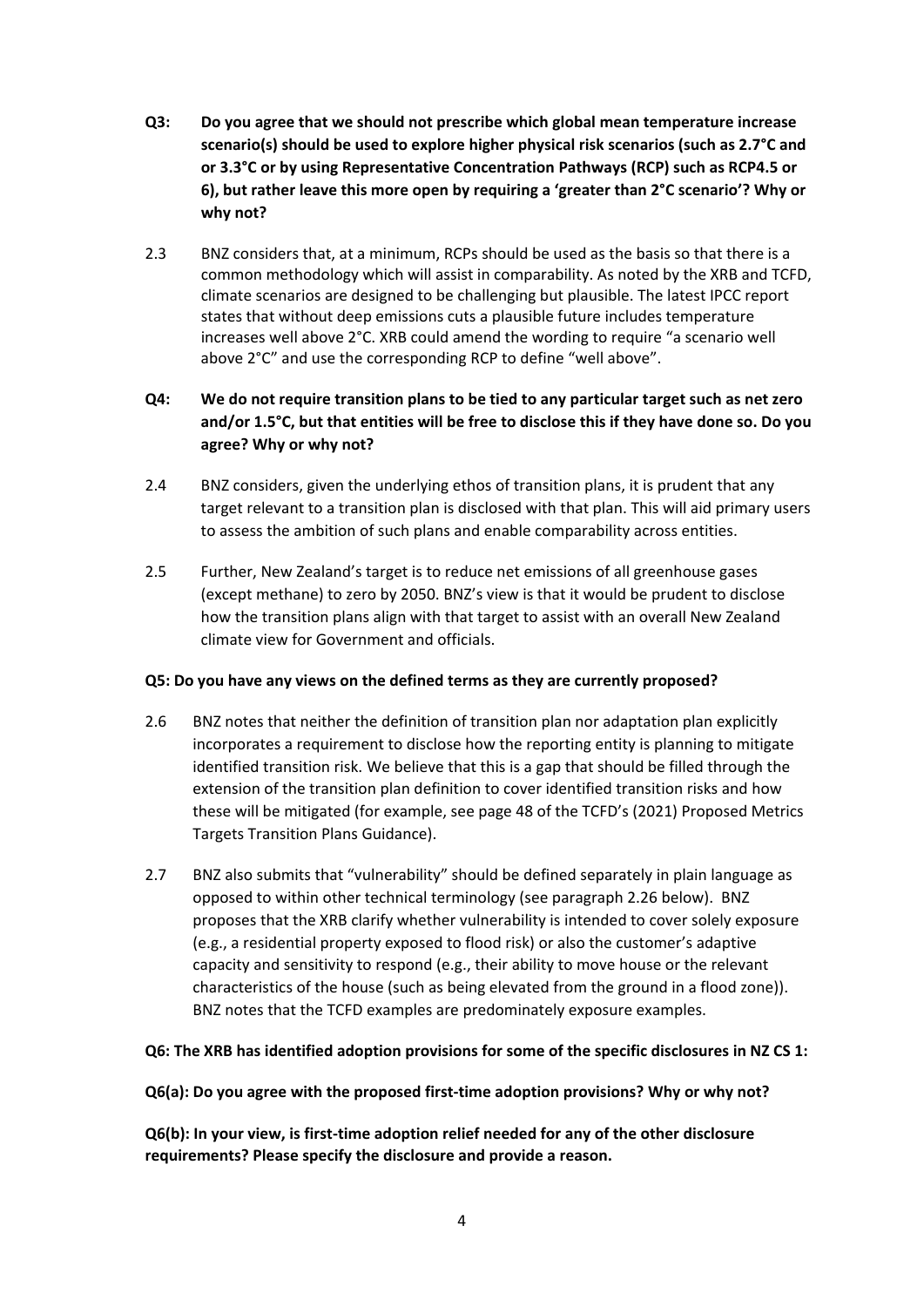**Q6(c): If you are requesting further first-time adoption relief, what information would you be able to provide in the interim?**

2.8 BNZ supports the proposed first-time adoption provisions.

# **Q7: Do you think the proposed Metrics and Targets section of NZ CS 1 meets primary user needs?**

2.9 No. Primary users would want to ensure there is comparability. BNZ's view is that the lack of guidance around metrics and targets in relation to financed emissions does not enable this comparability, as explained below.

# **Q7(a): Do you think that the information in this section of the standard will provide information that is useful to primary users for decision making? If not, please explain why not and identify any alternative proposals.**

2.10 Although this section refers to financed emissions, it underestimates the difficulties for financial institutions in accurately calculating such emissions and provides little guidance, other than referring to available methodologies. Although the calculation itself and methodologies followed (PCAF) are relatively simple, the accuracy of data and ability to readily source the data is difficult. Furthermore, methodologies used to report emissions should be prioritising emissions in the real economy rather than emissions that have been attributed to reporting entities based on attribution rules that dilute the view on actual emissions. There are risks of inaccuracy and inconsistency between financial institutions, meaning comparability will be very challenging, if not impossible. For example, if a financial institution is looking to set a 2030 emissions reduction target for a sector, having real emissions data on customers will be important otherwise it will be very difficult to track progress (if you were to take an economic approach). Sourcing this data from customers is not always possible as customers must have done their own emissions accounting and then agree to provide the data to BNZ. There is also the issue of customers following a multitude of methodologies or using different calculators and we must be able to capture, assess and disclose these differences. BNZ considers that there is a role for Government in terms of broader education for those companies/entities below the reporting entity level to understand that they need to provide this information to their bank to support the reporting of financed emissions in this regime.

# **Q7(b): Do you consider that this section of the standard is clear and unambiguous in terms of the information to be disclosed? If not, how could clarity be improved?**

- 2.11 BNZ submits that this section underestimates the issues financial institutions are facing in accurately calculating customer emissions in a way that provides accuracy and usefulness to enable a bank to take meaningful action. BNZ submits that XRB should provide further guidance to help financial institutions to navigate these issues. First time adoption principles should also be reconsidered, as noted below, given the data constraints.
- 2.12 BNZ considers that "vulnerable to" requires definition. There are specific definitions used in relation to climate risk. This is discussed further in paragraph 2.26 below.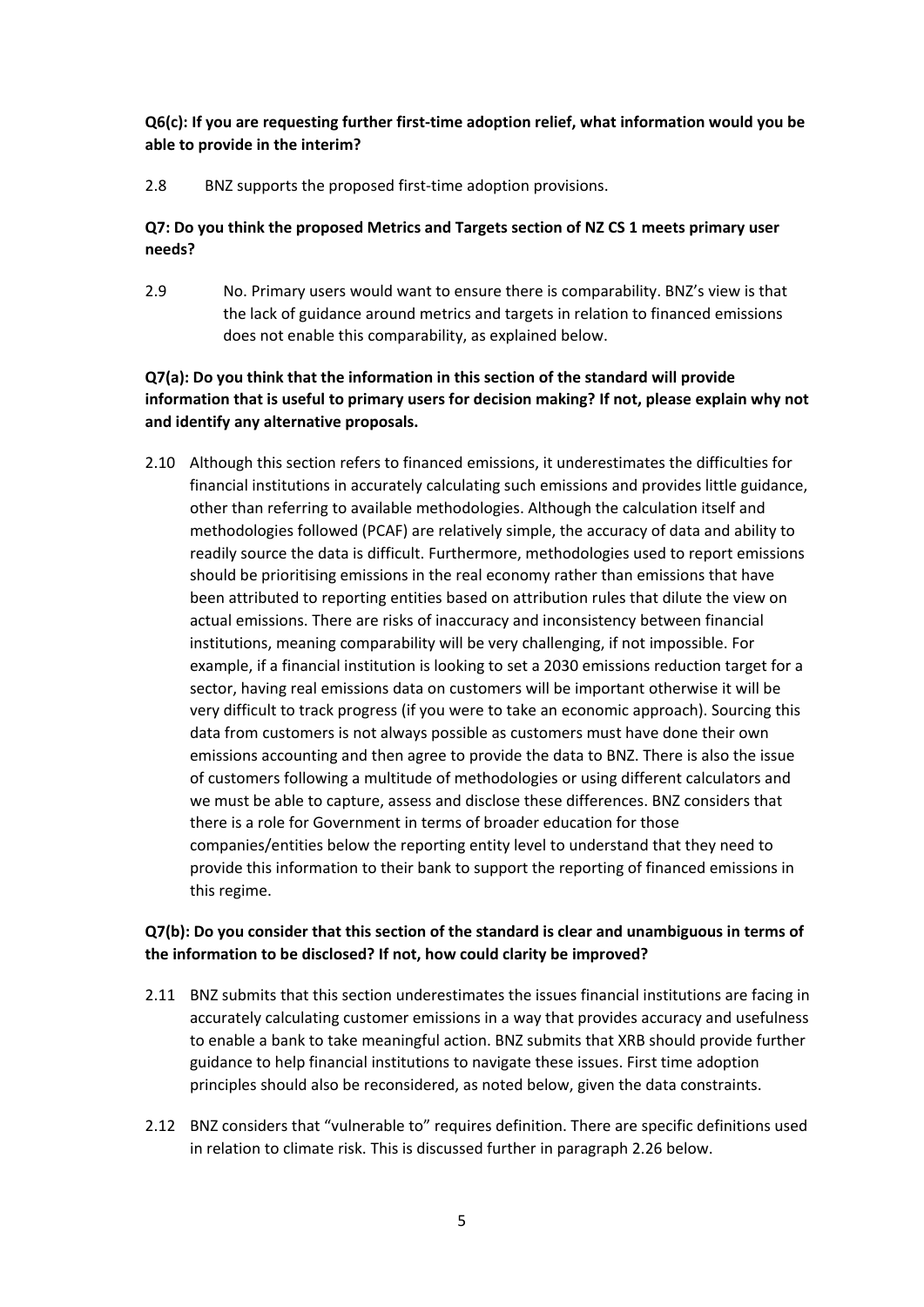- 2.13 This section refers to "science-based" targets. We note that the definition and application of "science-based" has evolved over time and may be interpreted in different ways dependent on the context in which it is applied. BNZ submits that this term should be defined in accordance with the Science Based Targets Initiative to ensure consistency of application. The SBTi<sup>[1](#page-5-0)</sup> define science-based targets as those that "require a company to reduce its emissions at a rate that is consistent with the level of decarbonisation required to limit warming to 1.5°C or well-below 2°C" (p.9). This definition implies a temperature goal consistent with that of the Paris Agreement and an emissions reductions pathway that is consistent with attaining this goal.
- 2.14 BNZ notes that the definition of "gross emissions" specifies that gross scope 2 emissions must be calculated using the location-based methodology. We note that the GHG Protocol Scope 2 Guidance defines two approaches for calculating the scope 2 emissions from purchases of renewable energy and other forms of energy:
	- The "location-based" approach is designed to reflect the average emissions intensity of grids on which energy consumption occurs and mostly uses grid-average emission factors.
	- In contrast, the "market-based" approach is intended to help companies reflect the emissions impacts of differentiated electricity products that companies have purposefully chosen (e.g., supplier-specific emissions rates and power purchasing agreements).
- 2.15 BNZ is concerned that the prescription of a locations-based methodology to Scope 2 emission calculations will be to the detriment of companies deliberately sourcing lowcarbon power sources. We consider a more appropriate approach is to require the application of a location-based approach where a market-based one cannot be applied.
- 2.16 BNZ notes that accounting for scope 2 emissions using the location-based methodology is inconsistent with the GHG Protocol which states that both location and market-based scope should be reported. BNZ considers that using both is better because it continues to provide comparability and a basis for choosing either a location-based or marketbased option for a scope 2 target. BNZ notes that some entities have already set their scope 2 SBTi target using market-based methodology.

# **Q7(b): Do you consider that this section of the standard is adequately comprehensive and achieves the right balance between prescriptiveness and principles-based disclosures? If not, what should be removed or added to achieve a better balance?**

2.17 BNZ submits that this section is too light given the complexity of financed emissions. The issues and constraints in sourcing data and how methodology gaps are to be treated should be addressed by XRB more clearly.

**Q8: We have not specified industry-specific metrics. The guidance will direct preparers where to look for industry-specific metrics. Do you believe this is reasonable or do you believe we should include a list of required metrics by industry? If so, do you believe we should use the TCFD recommendations or follow the TRWG prototype?**

<span id="page-5-0"></span><sup>&</sup>lt;sup>1</sup> SBTi (2020) Foundations for Science-based Net-zero Target Setting in the Corporate Sector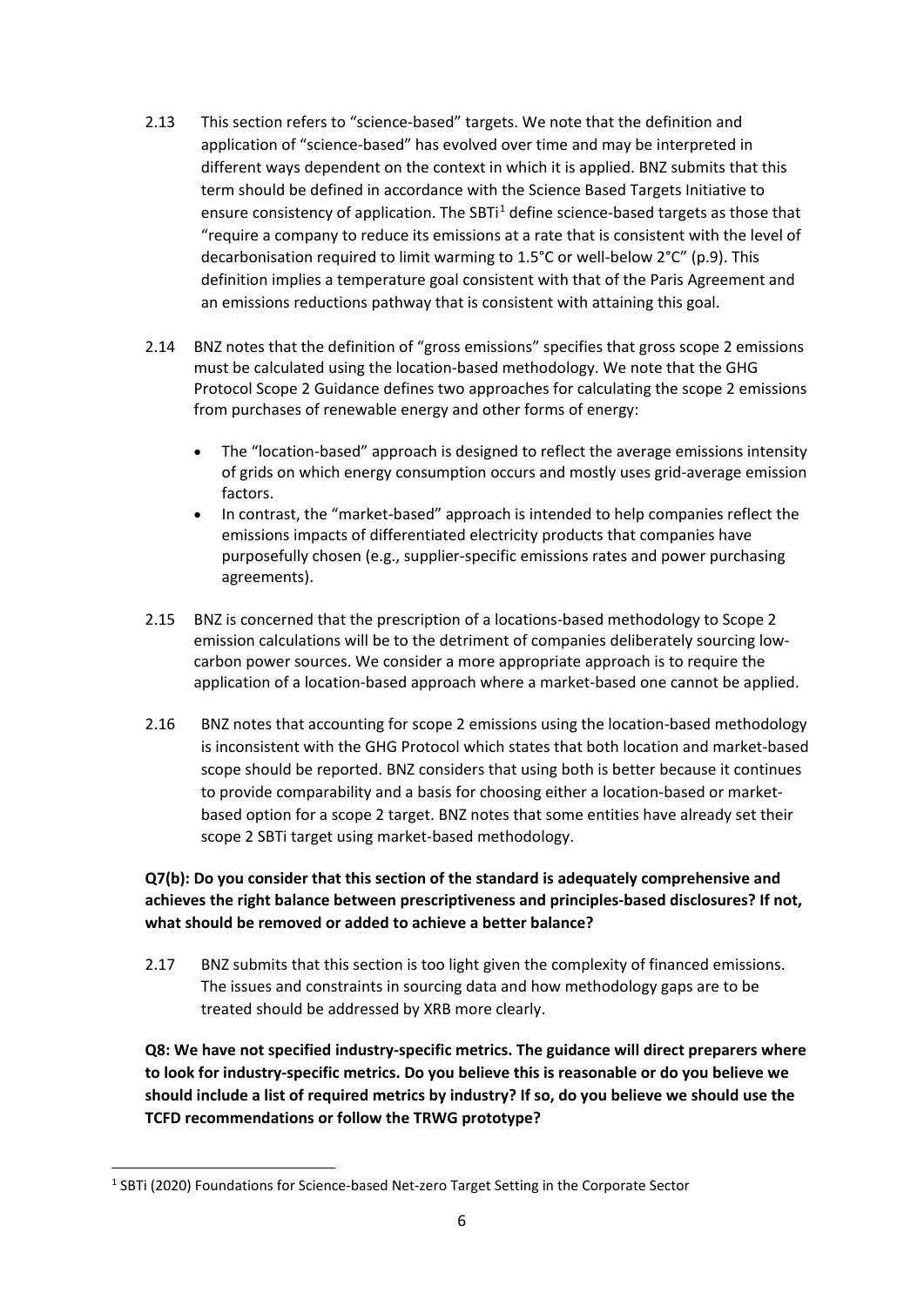2.18 BNZ supports the adoption of financed emissions as a recommended industry-wide metric, and within this, supports banks having flexibility as to the disclosure of other industry metrics. Banks will be following set methodologies and will be required to disclose industry scope and assumptions. BNZ considers that this flexibility is beneficial as it enables banks to set metrics and targets that can be tracked and managed in the context of existing banking systems and identifiers and align to financial statements. If implemented correctly, this ought to align with bank risk management frameworks and allow them to manage the specific climate risks they will identify in their portfolios.

**Q9: We will require disclosure of scope 3 value chain emissions as part of this standard. Are there areas (particularly in your scope 3 value chain) where there are impediments to measuring at present? If so, what are these areas and when do you think** it **might be possible to measure these areas?**

- 2.19 The most material scope 3 emissions for BNZ are its financed emissions the emissions associated with its lending and investment portfolios. There are methodologies (i.e., PCAF) available for calculating the emissions associated with lending to a business but the challenge is sourcing the input data required to complete accurate calculation – this is very much dependent on the information available from a bank's customers and their willingness to share this information with their bank. Ideally, banks would be able to source actual emissions data (where possible) and methodologies direct from customers – this increases the level of accuracy (subject to methodology applied) and allows for a targeted, customer engagement approach to emissions reduction. A top down, or economic approach may create issues with assumptions and inaccurate data inputs and makes setting and tracking emissions reductions difficult. In addition, BNZ notes that at this point, very little data exists (if at all) at an economic level of requisite granularity or detail to apportion emissions from regional or national levels to bank portfolios. BNZ is working hard to source emissions data direct from customers – our experience to date tells us this process will be slow and highly dependent on our customers' climate change maturity and the bank's ability to collect the data with available technology solutions.
- 2.20 As noted above, BNZ considers that Government educational support to businesses on the need to share this information with their banks would be beneficial. Further, there may be opportunities where the Government could support the establishment of industry wide frameworks to gather this information on a sector basis – for example, by enabling the provision of smart meter data from the electricity sector to assist in establishing emissions for residential housing. Further, if farmers are required to provide emissions data to Inland Revenue a dataset could be developed from that to support disclosures for the financing of farm emissions that are consistent and standardised. ETS input data would also be a useful data set to assist with understanding emissions from business customers.
- 2.21 BNZ considers that an adoption provision is necessary in relation to the disclosure of scope 3 financed emissions. BNZ's view is that the adoption provision should relate to the availability of the data as opposed to a specific time period, as it is difficult to assess when the data will be available. The New Zealand Government could support this data being made available through legislation or regulation as noted above.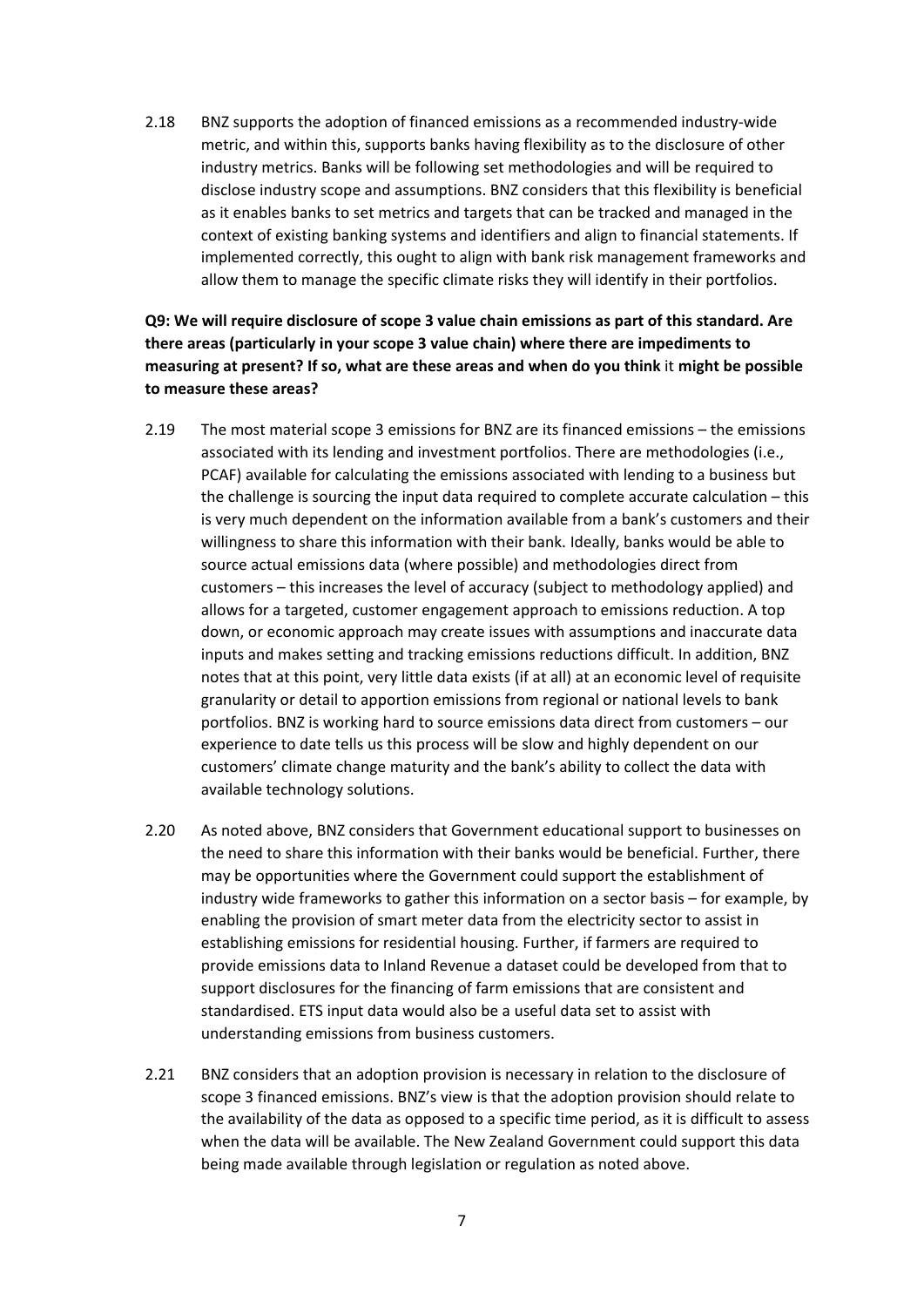- 2.22 Further, concerning methodologies, we note that the current PCAF methodology does not cover all asset classes and financial products and that these will be addressed over time (see page 44 of the PCAF Standard for details). It is imperative that beyond data, the Standard recognise the impracticalities of calculating Scope 3 emissions given such methodology constraints. BNZ submits that, if an adoption provision is not added, reporting entities should only be required to provide scope 3 financed emissions on a "reasonable endeavours" or "best endeavours" basis until sufficient data is available.
- 2.23 BNZ has committed to the Net Zero Banking Alliance. BNZ's view is that XRB should consider these industry methodologies for an appropriate approach when it comes to financed emissions. The Net Zero Banking Alliance for example notes the importance of prioritising efforts where we have, or can have, the most significant impact i.e., the most GHG intensive and GHG emitting sectors within our portfolios. Therefore, a full Scope 3 value chain inventory may be unrealistic when the guidance and methodologies being used by the bank recommend a staged process and a material impact-based approach first. BNZ will be able to disclose the financed emissions as it works through this in the priority sectors and submits that the adoption provisions could be structured to support progressive disclosure of financed emissions with the most GHG intensive/emitting sectors to be disclosed first on a staged basis.
- 2.24 In summary, in relation to financed emissions, BNZ's preferred approach would be for an adoption provision to be added so that disclosure of financed emissions is not required until sufficient data is available to ensure that the disclosure is accurate and useful. If XRB does not proceed with an adoption provision on this basis, BNZ's next preferred option is an adoption provision that stages disclosure of financed emissions with the most GHG intensive/emitting sectors to be disclosed in Year 1 with others to follow in Year 2 and Year 3 based on intensity of emissions in specified sectors (e.g., oil and gas, agriculture, commercial real estate). If XRB does not proceed with any adoption provisions in relation to financed emissions, BNZ submits that reporting entities should only be required to provide financed emissions on a "reasonable endeavours" or "best endeavours" basis where data limitations apply.
- **Q10: Paragraphs 8, 9 and 10 contain specific requirements relating to the disclosure of GHG emissions to facilitate the conduct of assurance engagements in line with the requirement of section 461ZH of the Financial Markets Conduct Act. Do you have any observations or concerns about these proposed requirements?**
- 2.25 BNZ has no concerns with these requirements.

#### **Q11: Do you have any views on the defined terms as they are currently proposed?**

2.26 As noted above, BNZ is concerned that the concept of vulnerability and how it is to be applied in the context of this standard is not clear. We note that explaining a concept with other (unexplained) concepts is problematic. BNZ's view is that a plain language explanation would help reporting entities to interpret this term. BNZ is particularly concerned about this term due to its central application to both disclosure of transition and physical risk. We note that historically "vulnerability" has been a variously interpreted term in the climate change literature and guidance (and is also used in a wider sense within the banking sector). The components in this consultation document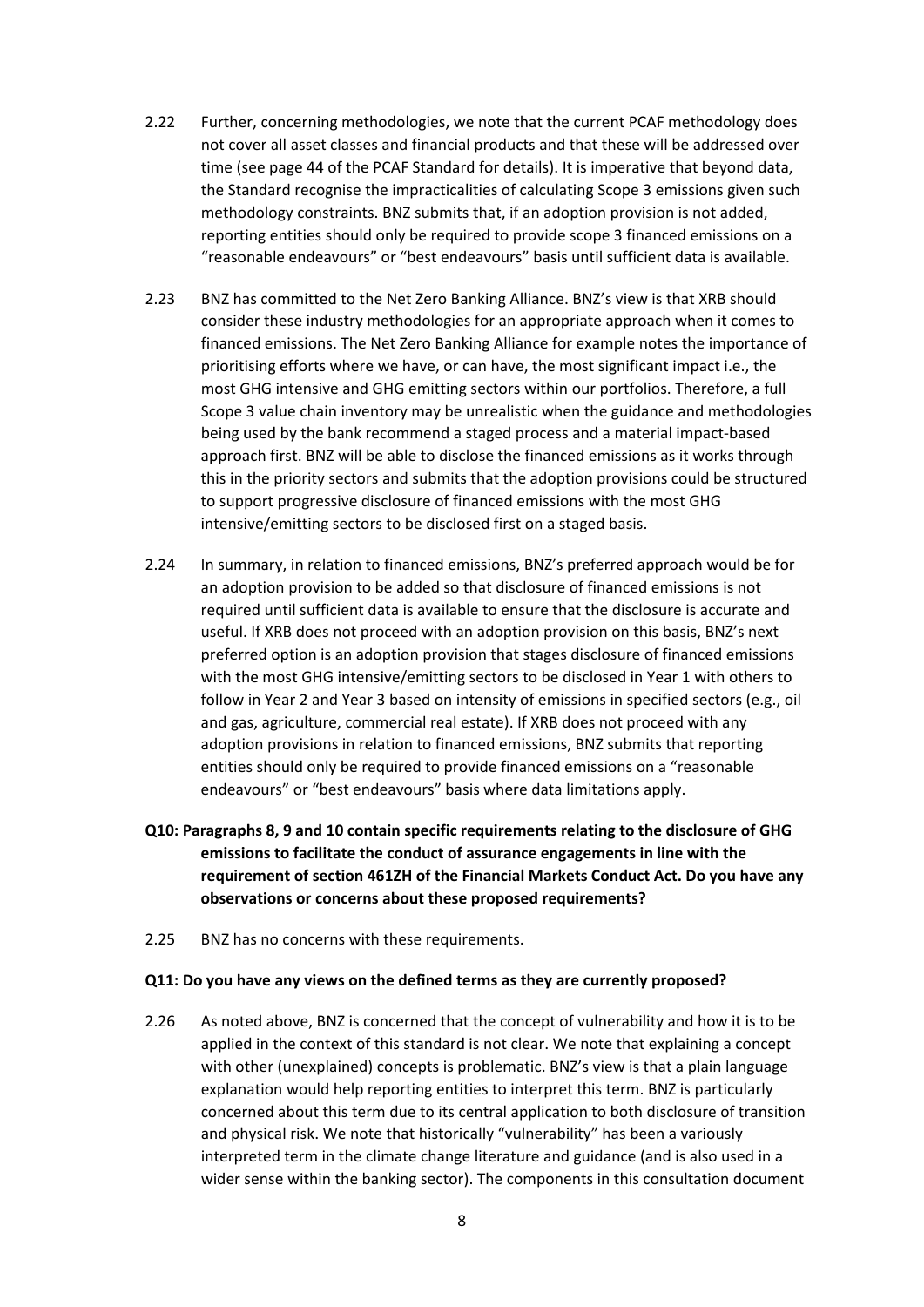seem different to the components attributed in IPCC's AR5 where exposure is differentiated from vulnerability (which itself comprises adaptive capacity and sensitivity) as two explicit components of climate risk. In considering a definition it may be helpful to differentiate between "exposed to" and "vulnerable to". This is important from an implementation perspective as, where they are combined, a vulnerability assessment of adaptive capacity and sensitivity (i.e., vulnerability) and exposure requires access to significantly more, and types of, data that than required for a pure exposure only assessment. We note that the examples provided in the  $TCFD<sup>2</sup>$  $TCFD<sup>2</sup>$  $TCFD<sup>2</sup>$  appear to confuse this differentiation with the bulk of examples provided relevant to exposure only. We submit that the standard should allow either assessment with explicit disclosure to that effect, i.e., quantification of exposure or vulnerability would be tagged as such.

### **Q12: The XRB has proposed not providing first-time adoption provisions for the Metrics and Targets section of NZ CS 1. Do you agree? Why or why not?**

2.27 BNZ does not agree with this proposal. As mentioned above, there are significant near term challenges with sourcing data for financed emissions. BNZ is following global best practice in line with the Net Zero Banking Alliance which recommends starting with the most material GHG emissions intensive sectors. Given this approach, data uncertainty and assurance requirements, it is unlikely to be possible and may not be helpful (for the sake of comparability) to report all scope 3 in year 1.

### **Q13: The XRB proposes that the minimum level of assurance for GHG emissions be set at limited assurance. Do you agree?**

- 2.28 Yes, given data uncertainty, the lowest level of assurance should apply.
- **Q14: The XRB has proposed a definition of material (***Information is material if omitting, misstating, or obscuring it could reasonably be expected to influence decisions that primary users make on the basis of their assessments of an entity's enterprise value across all time horizons, including the long term).* **Do you agree with this definition? Why or why not?**
- 2.29 BNZ is generally supportive of the proposed definition of materiality.

#### **Q15: Do you have any other comments on the proposed materiality section?**

2.30 BNZ has no issue with the proposed definition of materiality *per se*. However, we are concerned that a lack of guidance relevant to determining materiality according to this definition (i.e., "any impacts that circle back" paragraph 9.3.1) may compromise both a bank's ability to do so and do so in a way that is consistent with other banks. We have a similar concern with the incorporation of temporal assessment (i.e., "including the long term"). If we interpret this correctly, this introduces the potential, for example, that climate-related drivers deemed immaterial now may become material later (i.e.,

<span id="page-8-0"></span><sup>&</sup>lt;sup>2</sup> See Table CS1 (p.16) of TCFD (2021) Guidance on Metrics, Targets and Transition Plans